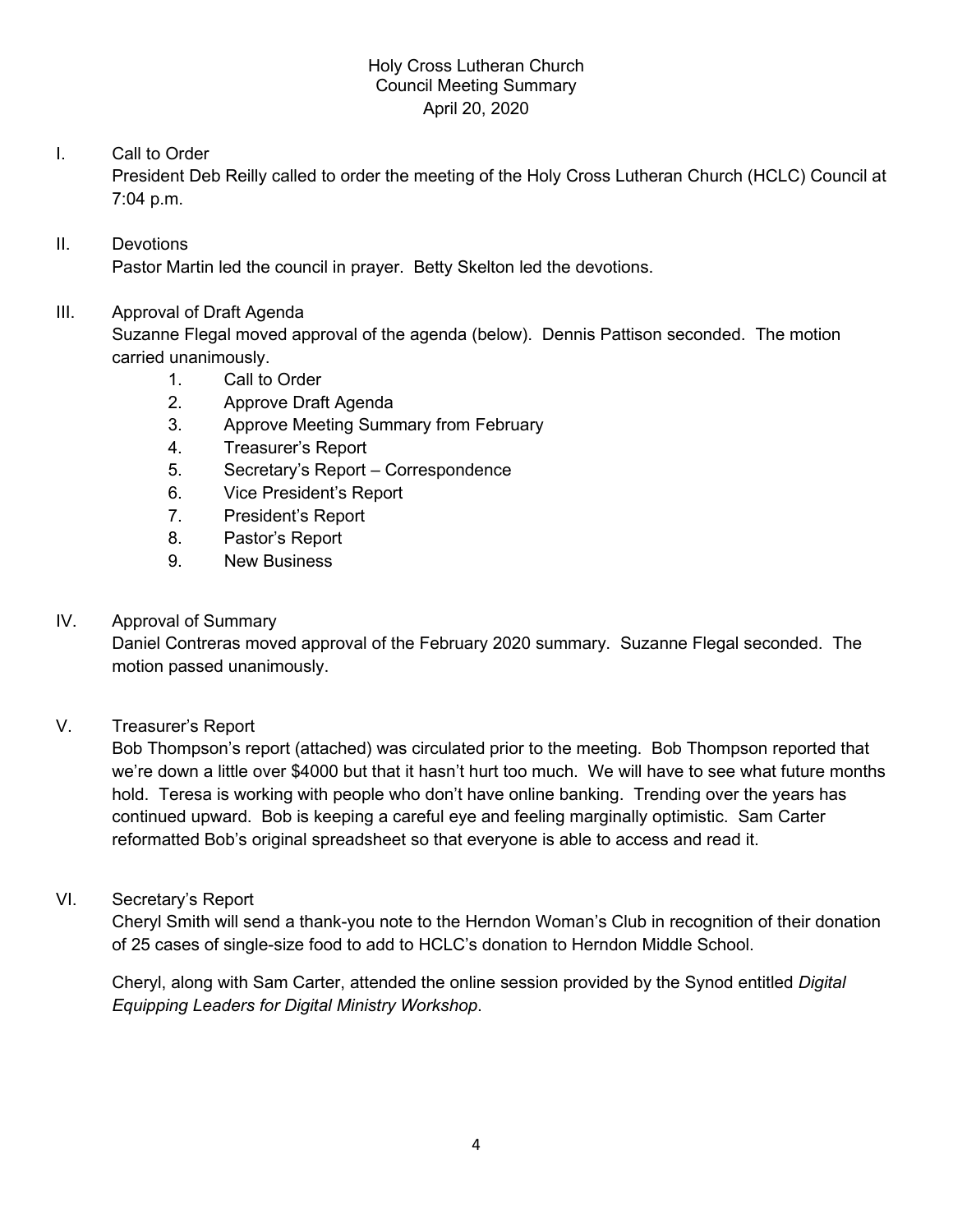#### VII. Vice President's Report

Sam Carter's report (attached) was circulated prior to the meeting. Sam Carter communicated with Thrivent and they have offered to forebear conveyance if we take on additional debt during this shelterin-place order.

Sam spoke with our attorney regarding updating the contract required when renting out space within the church. The attorney said he is not well versed on some of the conditions and suggests we speak with someone with more knowledge.

Sam attended the enhanced worship workshop and said there is a cost effective piece of equipment that could be helpful with our online sessions. It is roughly \$400. However, in light of not receiving the PPP, he cannot in good conscience recommend purchasing it right now. There is a speaker microphone that we may want to look at, however, that is affordable. Pastor mentioned that he purchased a rather expensive microphone that he has been using and feels it makes a difference. Verizon dropped connection during one of the online sessions, but Sam made some changes to the network, which seems to have helped so there is no need to spend money on that.

The Audit Committee conducted the audit on time. A few discrepancies were found but nothing significant. A change in procedure should correct the problem.

### VIII. President's Report

Deb Reilly's report (attached) was circulated prior to the meeting. Deb reported that HCLC did not receive the SBA loan from the Bank as the program ran out of money. She followed up with the account rep and asked them to not stop processing so that we can move forward when more money becomes available.

The company performing the asbestos removal wants us to pay for the Town of Herndon permit fee (\$500). There is some apprehension about doing this. Teresa has asked the asbestos company to relook at their proposal and add the difference between what they budgeted and the Town's bill into their proposal.

Deb sent an email to Mike Faulkner with details about the upcoming Synod training on Stewardship during these times. The class is scheduled for Thursday morning. Mike will look into it.

Deb would like the 2020 plans we discussed at the retreat meeting to keep moving forward, but the Coronavirus restrictions have refocused our attention to sustain basic operations. We will move forward with seeking a logo/brand for HCLC starting next week..

### IX. Pastor's Report

Pastor Martin's report (attached) was circulated prior to the meeting. The article is the same as the Quest article he has submitted. He said we're all learning and everyone is helping as we go through this crisis. Pastor purchased an expensive mic and hope it makes a huge difference.

### X. New Business

There has been a change to our weekly worship devotions. Jeremy will provide music worship on Monday nights, Pastor Martin will conduct nightly devotions on Wednesday and Suzanne Baggett will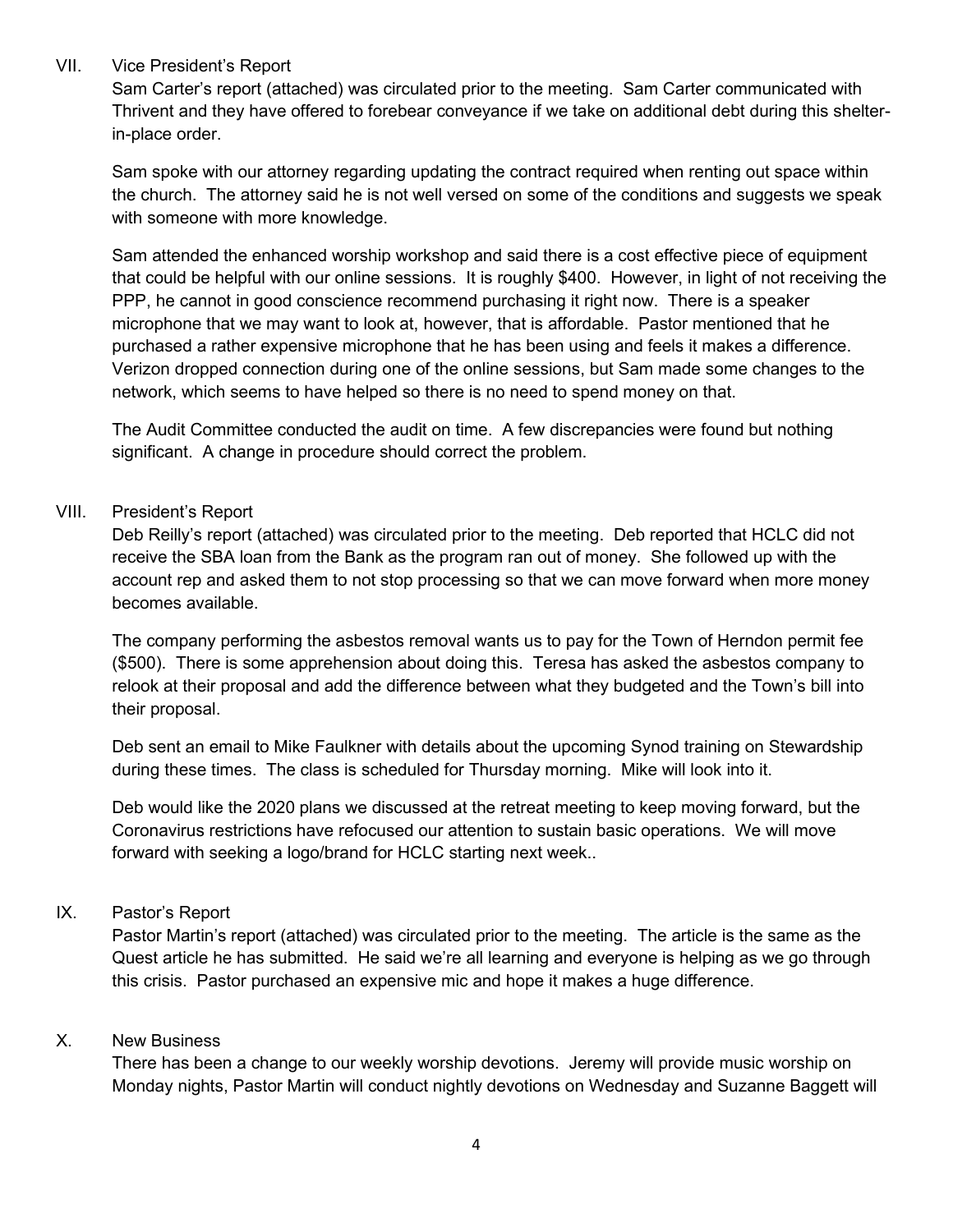oversee children's worship on Friday night. The time on the children's worship will need to be adjusted as the 7 p.m.as the 7:30 time interferes with the children's bedtime hours.

The Zoom meeting was disconnected at this point. The following people were reconnected: Deb Reilly, Sam Carter, Cheryl Smith, Roy Geiger, Dick Krapf, Pastor Martin.

Deb mentioned that it has been recommended that the council members reach out to the congregation to check in and see how they're doing. Deb, Sam and Bob Thompson will meet to go over the call tree and discuss how to reach out to the approximate 170 congregants. They will report back to the Council.

Betty Skelton recently provided Deb with an envelope full of possible logo examples that we could use as entries to our logo contest. We will announce the contest next week, collect ideas through May 31<sup>st</sup>, then have the congregation vote on the ideas in June..

Suzanne Flegal brought up the "noisy" offering we usually do in April for people who work with child abuse victims. She asked if there is a way we could continue to do that. It was suggested that we postpone it and perhaps make it part of the celebration when we are able to return to worship.

### XI. Ministries

Worship and Music – No report at this time Evangelism – Roy Geiger's report (attached) was circulated before the meeting. Christian Education – Betty Shelton's report was circulated prior to the meeting (attached). Stewardship – No report. Youth – Daniel Contreras circulated a report prior to the meeting (attached). Fellowship – No report. Personnel – No report. Property – No report.

#### XII. Adjourn

Suzanne Flegal made a motion to adjourn the meeting at 7:52 p.m. It was seconded by Cheryl Smith. The motion passed unanimously.

Absentees: Pam Darby

### REMINDERS:

- Devotions
	- o May Michael Faulkner
	- $\circ$  June Bob Thompson
	- $\circ$  July Pam Darby
- Meetings
	- $\circ$  May Council Meeting May 18<sup>th</sup> at 7 p.m.
	- $\circ$  June Council Meeting June 15<sup>th</sup> at 7 p.m.